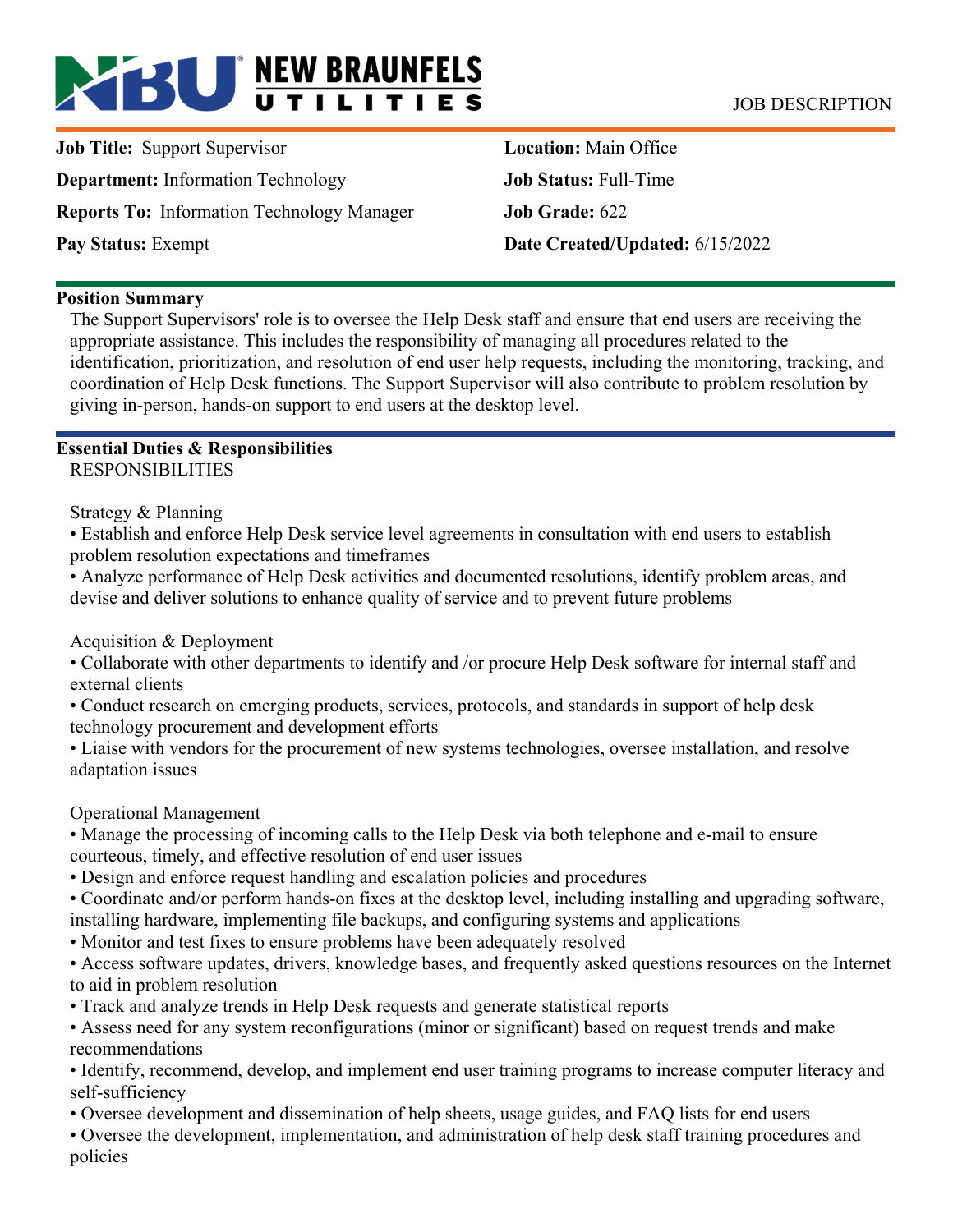# POSITION REQUIREMENTS

#### Knowledge & Experience

- Demonstrated progressive experience in the supervision of a technical support team
- Proven track record of developing and providing Service Level Agreements and Help Desk deliverables
- Solid relationship management and performance management sills
- Ability to motivate and direct staff members and subordinates
- Strong understanding of the organization's goals and objectives
- Exceptional written and oral communication skills
- Exceptional interpersonal skills, with a focus on listening and questioning skills
- Strong documentation skills
- Ability to conduct research into a wide range of computing issues as required
- Ability to absorb and retain information quickly
- Ability to present ideas in user-friendly language to non-technical staff and end users
- Keen attention to detail
- Proven analytical and problem-solving abilities
- Ability to effectively prioritize and execute tasks in a high-pressure environment
- Exceptional customer service orientation
- Experience working in a team-oriented, collaborative environment

# GENERAL RESPONSIBILITIES

- Maintain regular attendance; leave schedule should be managed so as to not interfere with ability to accomplish tasks, including special projects and assignments with deadlines
- Adhere to NBU safety guidelines and practices at all times and in all situations
- Maintain a clean and safe work area, office, field site and vehicle as applicable
- Develop & maintain effective customer service skills for communications with co-workers, customers and the public in general
- Maintain strict confidentiality of business, employee and customer information in written and oral communications and safeguard sensitive documents
- Adhere to NBU policies and procedures
- Exemplifies NBU Core Values of Integrity, Stewardship, Team and Safety
- Participate in and support initiatives to reach annual NBU Performance Measures

#### **Formal Education and Work Experience Requirements**  Degree/Diploma Obtained: High School Diploma/GED Work Experience Time Frame: Three Years/ More Field of Study: General Studies Other: Click or tap here to enter text.

### **Certification and Licensures Requirements**

CompTIA A+ certification or better highly recommended

### **Other Minimum Qualifications**

Bachelors degree in Information Technology preferred.

Help Desk experience preferred.

Must be available to periodically work after normal business hours or on weekends for emergency purposes.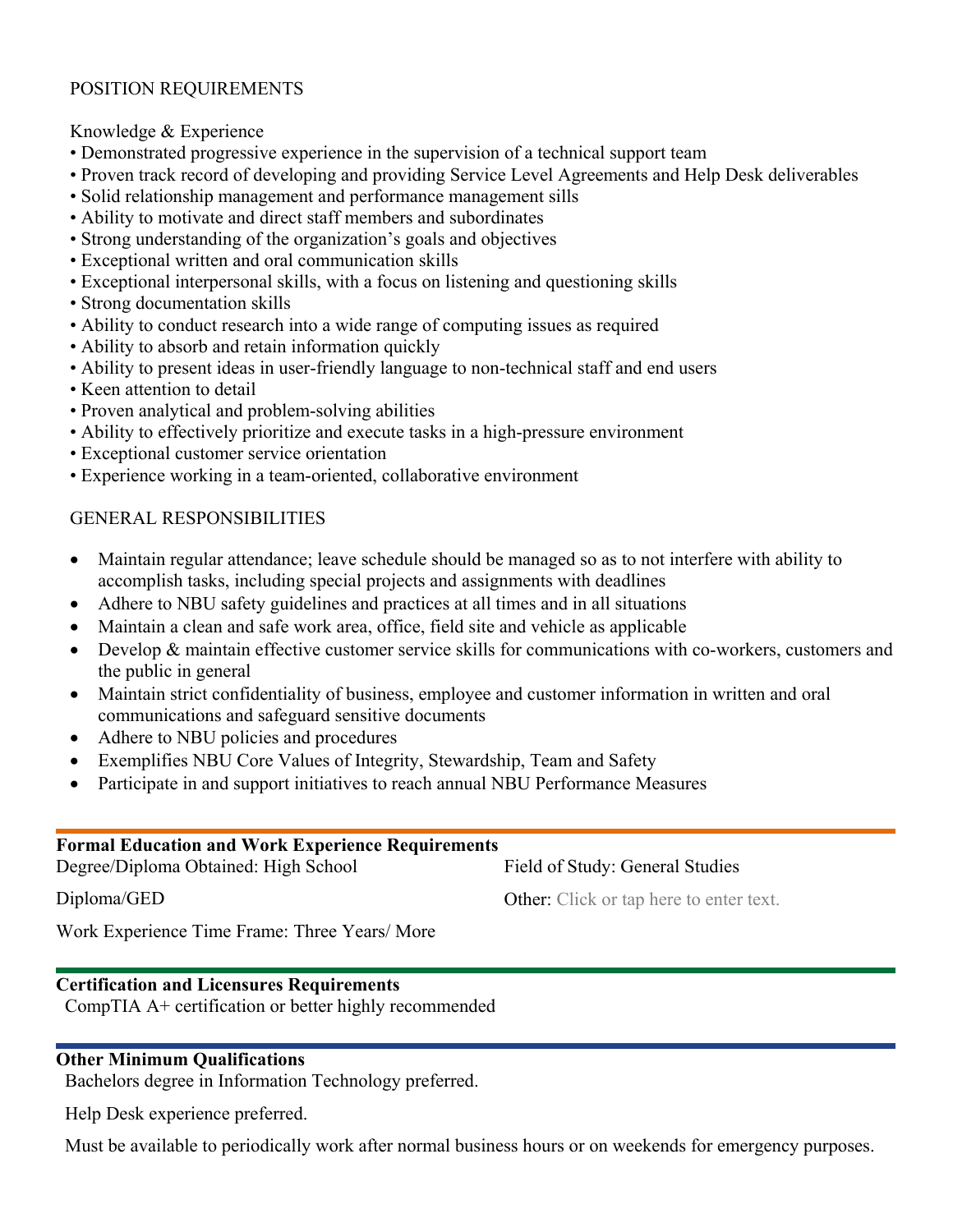#### **Knowledge of Computer Software**

|                        | No Knowledge | Beginner    | Intermediate | Expert |
|------------------------|--------------|-------------|--------------|--------|
| Arc GIS                | $\boxtimes$  |             |              |        |
| AutoCAD                | ⊠            |             |              |        |
| <b>Crystal Reports</b> |              | $\boxtimes$ |              |        |
| Microsoft Access       |              | $\boxtimes$ |              |        |
| Microsoft Excel        |              |             | $\boxtimes$  |        |
| Microsoft Word         |              |             | ⊠            |        |
| Microsoft Publisher    |              |             | $\boxtimes$  |        |
| Microsoft PowerPoint   |              |             | $\boxtimes$  |        |

#### **Other Software Knowledge**

Click or tap here to enter text.

#### **Experience with Machines, Tools, Equipment and Other Work Aids**

Telephone, small hand tools, network cable testing equipment, RJ45 crimping tool, vehicle PC, printer, copier, related software

#### **Physical Demands**

#### **Standing:** Occasionally

- ☐Making Presentations
- ☒ Observing Work Sites
- ☒ Observing Work Duties
- ☒ Communication with Co-Workers

#### **Fine Dexterity:** Frequently

- ☒ Computer Keyboard
- ☒ Telephone Keypad
- □ Calculator
- $\Box$  Calibrating Equipment

#### **Walking:** Occasionally

- ☒ To Other Departments/Office/Office Equipment
- $\Box$  Around Worksite

#### **Carrying:** Occasionally

- $\Box$  Supplies
- $\boxtimes$  Equipment
- $\Box$  Files

### **Sitting:** Frequently

- ☒ Desk Work
- ☒ Meetings
- $\boxtimes$  Driving
- **Reaching:** Rarely
- $\Box$  For Supplies
- $\Box$  For Files

### **Handling:** Rarely

- ☒ Paperwork
- □ Monies

**Kneeling:** Rarely

- $\Box$  Filing in Lower Drawers
- ☒ Retrieving Items from Lower Shelves/Ground

### **Pushing/Pulling:** Occasionally

- $\Box$  File Drawers
- ☒ Equipment
- $\Box$  Table and Chairs
- □ Hose

#### **Climbing:** Occasionally

- ☒ Stairs
- ☒ Ladder
- ☒ Step Stool
- $\Box$  Onto Equipment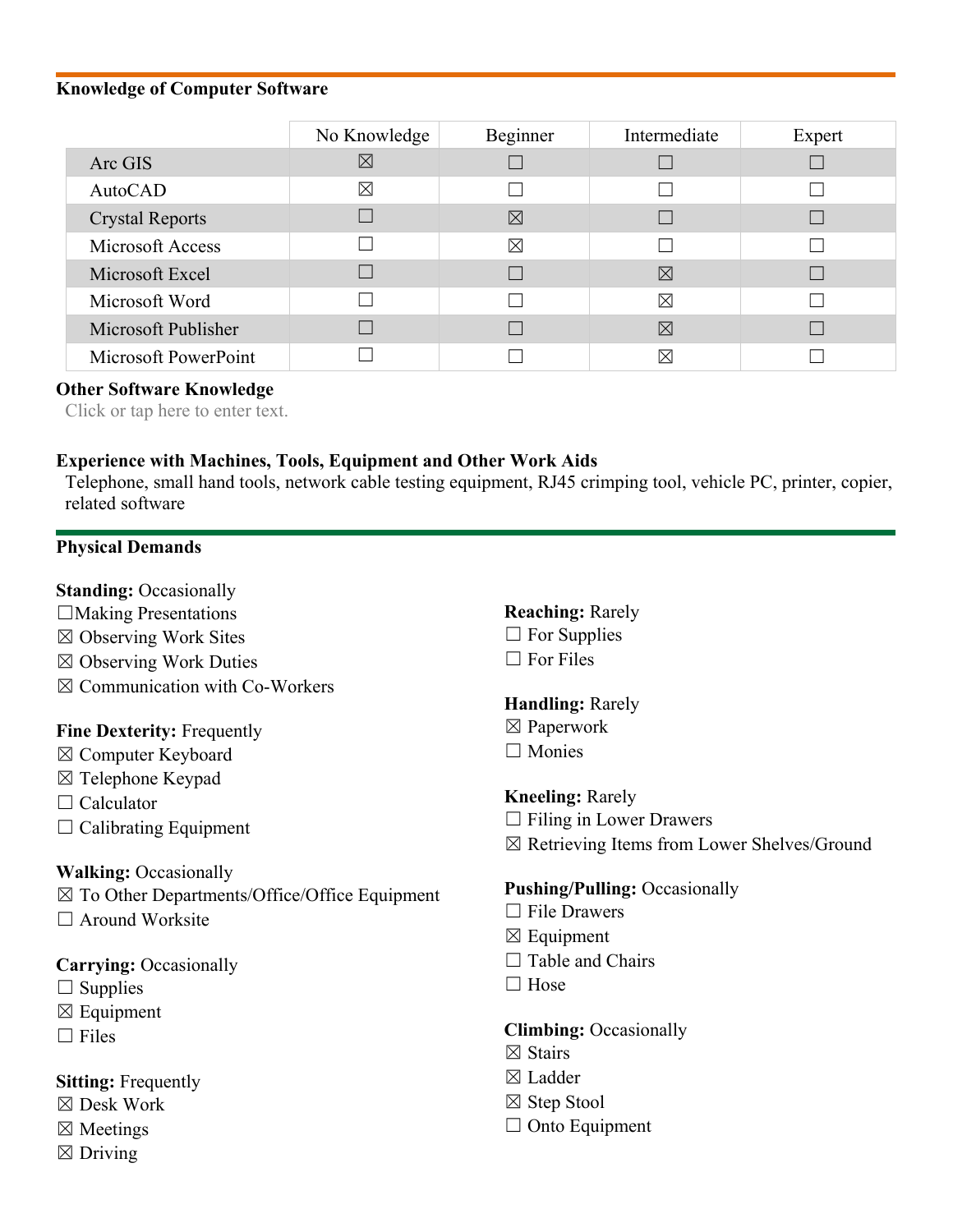### **Vision:** Constantly

- $\boxtimes$  Reading
- ☒ Computer Screen
- $\boxtimes$  Driving
- ☒ Observing Worksite

# **Foot Controls:** Occasionally

- $\boxtimes$  Driving
- ☐ Operating Heavy Equipment
- □ Dictaphone

# **Balancing:** Rarely

- ☒ On Ladder
- □ On Equipment
- ☒ On Step Stool

**Bending:** Occasionally

- $\Box$  Filing in Lower Drawers
- ☒ Retrieving Items from Lower Shelves/Ground
- ☒ Making Repairs

**Other:** Click or tap here to enter text.

# **Environmental Factors**

**Crouching:** Occasionally  $\boxtimes$  Filing in Lower Drawers ☐ Retrieving Items from Lower Shelves/Ground

**Crawling:** Occasionally ☒ Under Equipment ☐ Inside Attics/Pipes/Ditches

**Hearing:** Occasionally ☒ Communication Via Telephone/Radio/To Co-Workers/Public  $\Box$  Listening to Equipment

**Twisting:** Occasionally ☒ From Computer to Telephone  $\boxtimes$  Getting Inside Vehicle

**Talking:** Occasionally ☒ Communication Via Telephone/Radio/To-Co-Workers/Public

|                                                                                           | Never       | Seasonally | Per Year | Per Month | Several Times Several Times Several Times<br>Per Week | Daily |
|-------------------------------------------------------------------------------------------|-------------|------------|----------|-----------|-------------------------------------------------------|-------|
| <b>Extreme Temperature</b><br>(Heat, cold, extreme temp.<br>change)                       | $\boxtimes$ |            |          |           |                                                       |       |
| Wetness and/or humidity<br>(bodily discomfort from<br>moisture)                           | $\boxtimes$ |            |          |           |                                                       |       |
| <b>Respiratory Hazards</b><br>(Fumes, gases,<br>chemicals, dust, and dirt)                | $\boxtimes$ |            | $\Box$   |           |                                                       |       |
| Noise and Vibration<br>(sufficient to cause<br>hearing loss)                              | $\boxtimes$ |            |          |           |                                                       |       |
| Physical Hazards<br>(High voltage,<br>dangerous<br>machinery,<br>aggressive<br>Customers) | $\boxtimes$ |            |          |           |                                                       |       |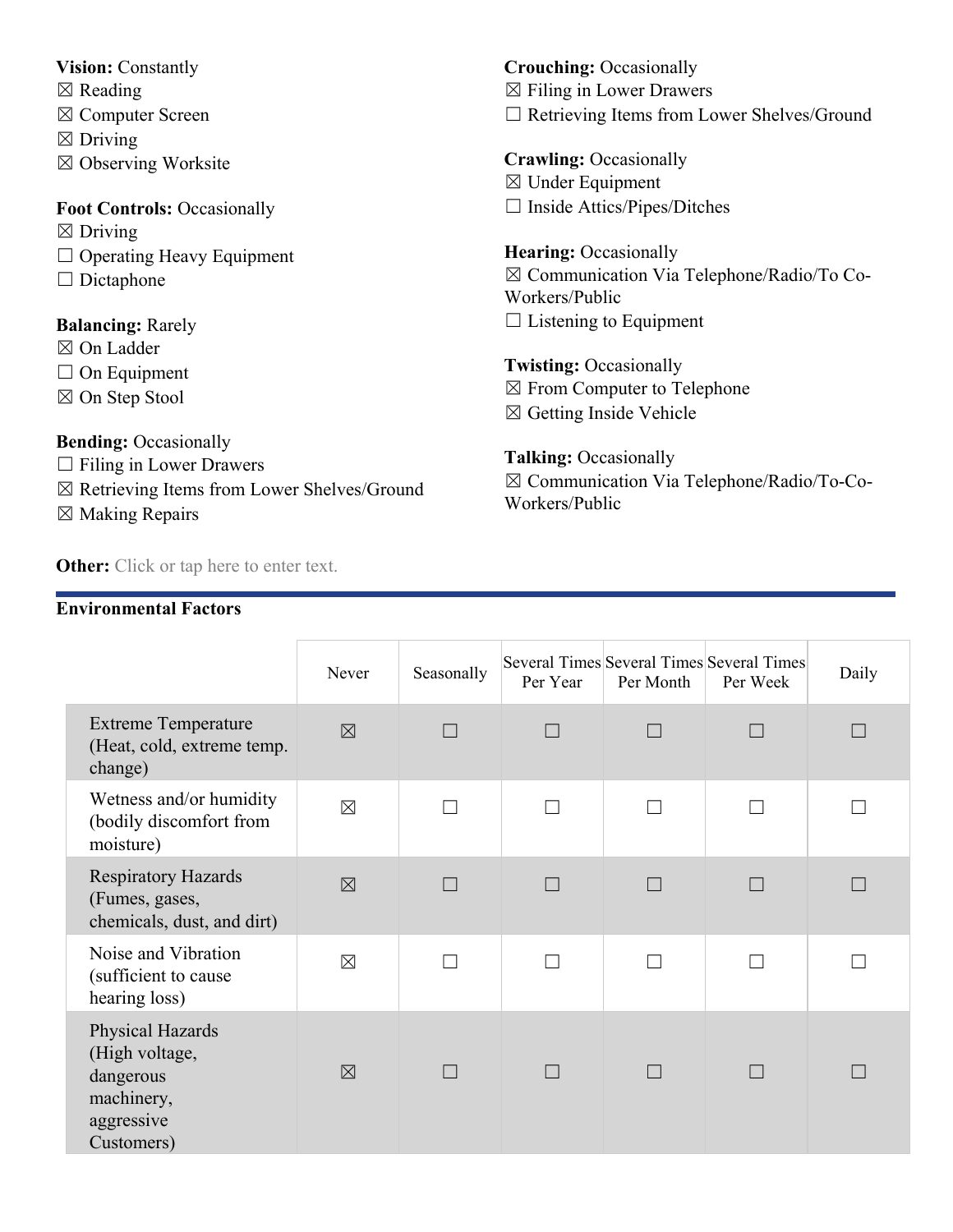# **Health and Safety Conditions**

|                                 | Never<br>(Never<br>Occurs) | Rarely<br>(Less than 1)<br>hour per<br>week) | Occasionally<br>$(1/3 \text{ or more})$<br>of the time) | Frequently<br>(From $1/3$ to<br>$2/3$ of the<br>time) | Constantly<br>$(2/3)$ or more<br>of the time) |
|---------------------------------|----------------------------|----------------------------------------------|---------------------------------------------------------|-------------------------------------------------------|-----------------------------------------------|
| <b>Mechanical Hazards</b>       |                            | $\boxtimes$                                  |                                                         | $\Box$                                                |                                               |
| <b>Chemical Hazards</b>         | $\boxtimes$                |                                              | П                                                       | П                                                     |                                               |
| <b>Electrical Hazards</b>       |                            |                                              | $\boxtimes$                                             | $\Box$                                                |                                               |
| Fire Hazards                    | $\boxtimes$                | $\Box$                                       | П                                                       | $\Box$                                                |                                               |
| Explosives                      | $\boxtimes$                |                                              |                                                         |                                                       |                                               |
| <b>Communicable Diseases</b>    | $\boxtimes$                |                                              | П                                                       |                                                       |                                               |
| <b>Physical Danger or Abuse</b> | $\boxtimes$                |                                              |                                                         |                                                       |                                               |

**Other:** Click or tap here to enter text.

#### **Primary Work Environment:** Office Environment

Other: Click or tap here to enter text.

# **Overall Strength Demands**

 $\boxtimes$  Sedentary - Exerting up to 10 pounds occasionally or negligible weight frequently, mostly sitting

- $\Box$  Light Exerting up to 20 pounds occasionally, 10 pounds frequently, walking or standing often
- $\Box$  Medium Exerting 20 50 pounds occasionally, 10 25 pounds frequently, or 10 pounds constantly
- $\Box$  Heavy Exerting 50 100 pounds occasionally, 25 50 pounds frequently, or 10 20 pounds constantly
- $\Box$  Very Heavy Exerting 50 pounds constantly

#### **Non-Physical Demands**

|                                | Never | Rarely      | Occasionally | Frequently  | Constantly |
|--------------------------------|-------|-------------|--------------|-------------|------------|
| Time Pressure                  |       |             |              | $\ltimes$   |            |
| <b>Emergency Situations</b>    |       | ⊠           |              |             |            |
| Frequent Change of Task        |       |             |              | $\boxtimes$ |            |
| Irregular<br>Schedule/Overtime |       | $\boxtimes$ |              |             |            |